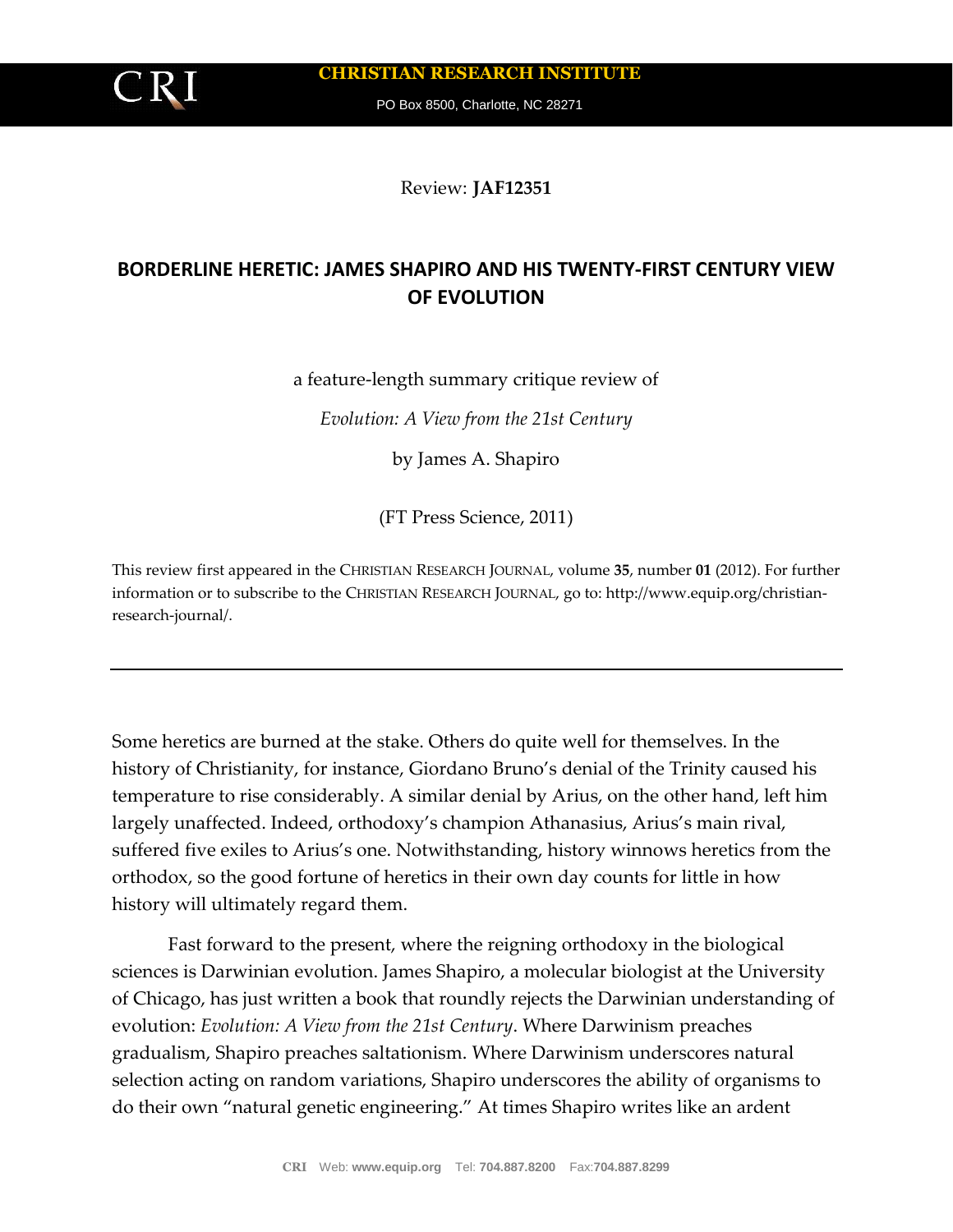proponent of intelligent design (ID), but then at crucial points he veers off and just barely avoids heresy.

How does Shapiro stay in the good graces of the biological community despite his heterodox views? To answer this question, let's get clearer about the form of evolution that Shapiro challenges. Down the hall from Shapiro at the University of Chicago is evolutionary geneticist Jerry Coyne. Writing online ("Don't Know Much Biology," June 6, 2007, www.edge.org), Coyne succinctly describes textbook orthodoxy regarding evolution:

*There is only one going theory of evolution, and it is this: organisms evolved gradually over time and split into different species, and the main engine of evolutionary change was natural selection. Sure, some details of these processes are unsettled, but there is no argument among biologists about the main claims...While mutations occur by chance, natural selection, which builds complex bodies by saving the most adaptive mutations, emphatically does not. Like all species, man is a product of both chance* and *lawfulness.*

Coyne here depicts the form of Darwinism that currently reigns, what is called the neo-Darwinian synthesis, which combines classical Darwinism (which holds to universal common ancestry, evolutionary gradualism, and natural selection) with modern genetic theory (which locates the source of heritable variation in genetic mutations, i.e., writing errors in DNA). Of all these elements, Shapiro only subscribes to one, namely, universal common ancestry, or common descent, the claim that all organisms trace their lineage to a common ancestor (thus making all organisms alive today cousins). On every other point, Shapiro demurs.

Thus, when it comes to the claim that evolution proceeds gradually, Shapiro writes (p. 89): "Do the sequences of contemporary genomes fit the predictions of change by 'numerous, successive slight variations,' as Darwin stated, or do they contain evidence of other, more abrupt processes...? The data are overwhelmingly in favor of the saltationist school that postulated major genomic changes at key moments in evolution."

If Shapiro simply left matters there, however, he might align himself with proponents of punctuated equilibrium who, keeping faith as much as possible with neo-Darwinism, see the principal source of biological variation in genetic copying errors, otherwise known as "mutations." But Shapiro rejects this view as well. For him, variation, which is always the creative potential of any evolutionary theory (no variation, no evolution), is not a random affair at all. Rather, organisms intelligently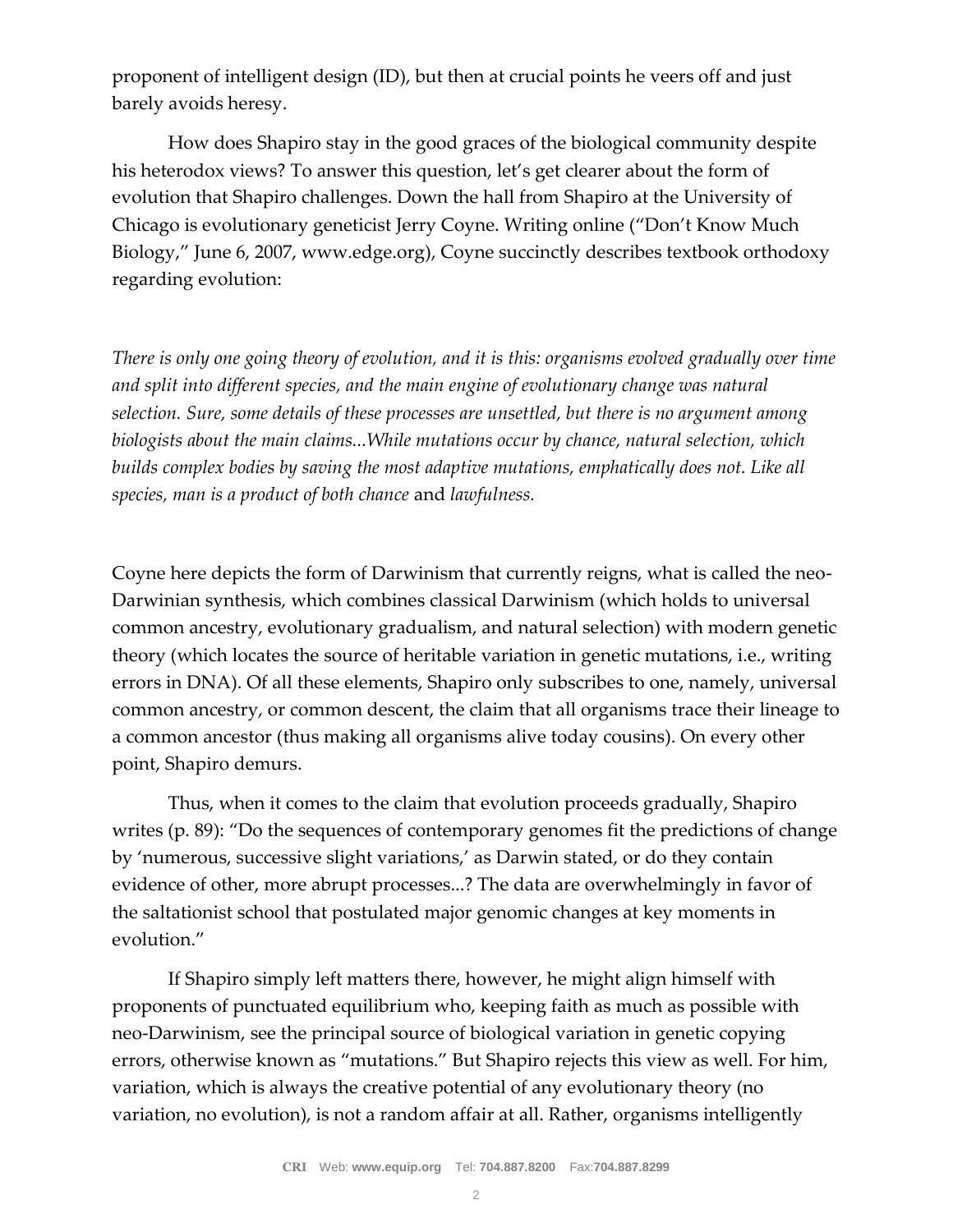control their variation and thereby facilitate the evolutionary process. Shapiro writes (143): "Living cells and organisms are cognitive (sentient) entities that act and interact purposefully to ensure survival, growth, and proliferation. They possess corresponding sensory, communication, information-processing, and decision-making capabilities. Cells are built to evolve; they have the ability to alter their hereditary characteristics rapidly through well-described natural genetic engineering and epigenetic processes as well as cell mergers."

Shapiro's view of evolution is here concisely summarized. Organisms behave purposefully. They evolve themselves. They do this by intentionally modifying their own DNA. Within neo-Darwinism, DNA is a read-only memory subject to occasional copying errors. For Shapiro, DNA is a read-write memory, with the organism itself deciding when and where to modify its DNA.

Who's right, the neo-Darwinists or Shapiro? The evidence is all on Shapiro's side. The bulk of his book details biological system after system, showing the prevalence and pervasiveness of natural genetic engineering (organisms engineering their own DNA), epigenetics (organisms inducing heritable changes outside DNA control), and endosymbiosis (organisms merging with others). And if, *per impossibile*, the book itself doesn't contain enough biological detail, Shapiro arranged with the publisher to set up a website providing still further evidence for his view (www.ftpress.com/shapiro).

The reason Darwinism was accepted at all, according to Shapiro, is that for its time it constituted a plausible simplification. Given the huge advances in molecular biology in recent decades, however, that simplification has now become an oversimplification. As Shapiro observes (128), "Molecular evidence about genome sequence changes tell us that the simplifying assumptions made in the 19th and early 20th Centuries are plainly wrong. They fail to account for the variety of cellular and genomic events we now know to have occurred."

Even so, despite such deep-seated heresy against the reigning Darwinian view, Shapiro leads a charmed existence in the academy, calling down no rancor on his head and even eliciting high praise from some of the brightest in the scientific world. Indeed, the endorsements (blurbs) for his book are astonishing. My favorite, for its sheer obliviousness to irony, is by Nobel Prize–winning chemist Sidney Altman: "Shapiro has written a stimulating, innovative manuscript that surely Darwin would have liked." That depends on whether Darwin would have liked to see his theory go up in flames.

One may wonder how Shapiro remains a member in good standing with the scientific community. Cells, according to Shapiro, are intelligently guiding their own evolution. Come again? This certainly isn't Darwinism. Nor is it theistic evolution, with its view that God used Darwinian processes to effect evolution (see www.biologos.org).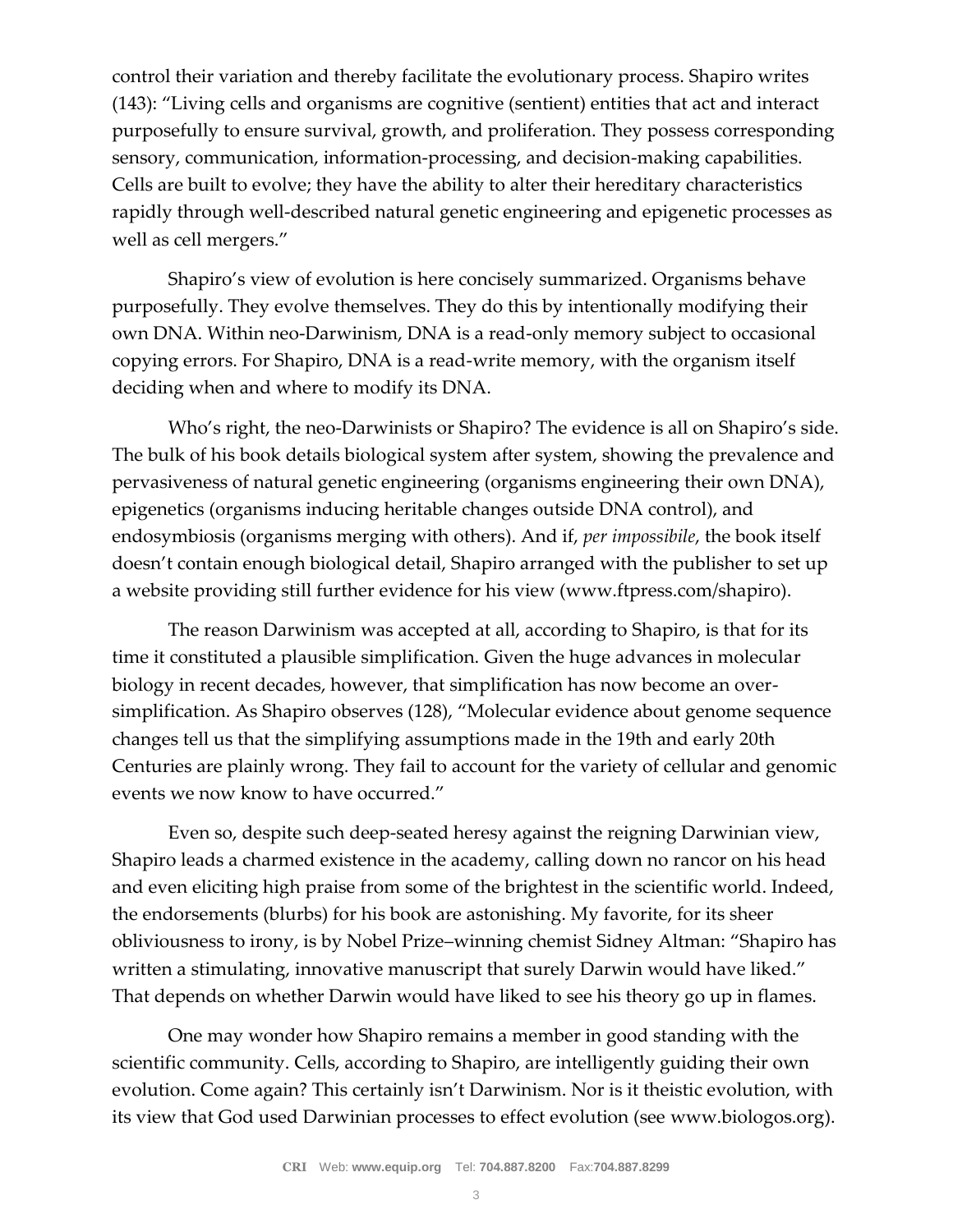To be sure, it's not creationism, with the view that God specially created organisms from scratch rather than from pre-existing organisms. But it certainly sounds close to ID. And yet there's a crucial difference, one that Shapiro is able to exploit and that keeps him safe.

The difference between ID and Shapiro's view is not that organisms evolved. ID is compatible with special creation, but it is also compatible with an evolutionary process under intelligent control in which the guidance given to evolution is extrinsic, substantive, and detectable. Design proponent Michael Behe, author of *Darwin's Black Box*, holds such a view. And yet, whereas Behe's biology department at Lehigh University ostracizes him (see the disclaimer cited on the biology homepage distancing the department from Behe's views—www.lehigh.edu/bio), Shapiro remains a golden boy at the University of Chicago.

Shapiro manages to stay safe because he does not explicitly challenge the naturalism that underlies Darwinian orthodoxy. Behe sees an intelligence extrinsic to the material forces of nature as requisite for life's origin and subsequent evolutionary history. Shapiro doesn't. For Behe, the genetic engineer is a designing intelligence external to the organism. For Shapiro, the genetic engineer is the cell itself, doing its own natural genetic engineering. Cells that do their own natural genetic engineering mount no greater challenge to a naturalistic worldview than humans that engineer the various technologies we enjoy. In both cases, natural entities endowed with teleological powers (in the one case, cells facilitating their biological evolution, in the other, humans facilitating their cultural evolution) are pursuing their natural ends.

And yet, Shapiro has set evolutionary theory on a precipice. I've known and corresponded (very intermittently) with Shapiro over a decade now, and the views expressed in his recent book are those he has held and written about throughout that time. In 2002 he was kind enough to do an online chat on biological evolution (www.iscid.org/james-shapiro-chat.php). In that chat, I posed the following question:

*James, we met the first time at Wheaton College at a symposium in the spring of 1997 featuring principally you and Michael Behe along with Paul Nelson and David Hull. At the time, I asked you about the origin of such "natural genetic engineering" systems. As I recall, you indicated that this was not really the problem you were addressing. Have you thought any more about this problem? Specifically, how do such systems arise that can take over their evolution? And how much complexity do they require? Are you confident that nonteleological mechanisms can account for the rise of natural genetic engineering systems, and if so why?*